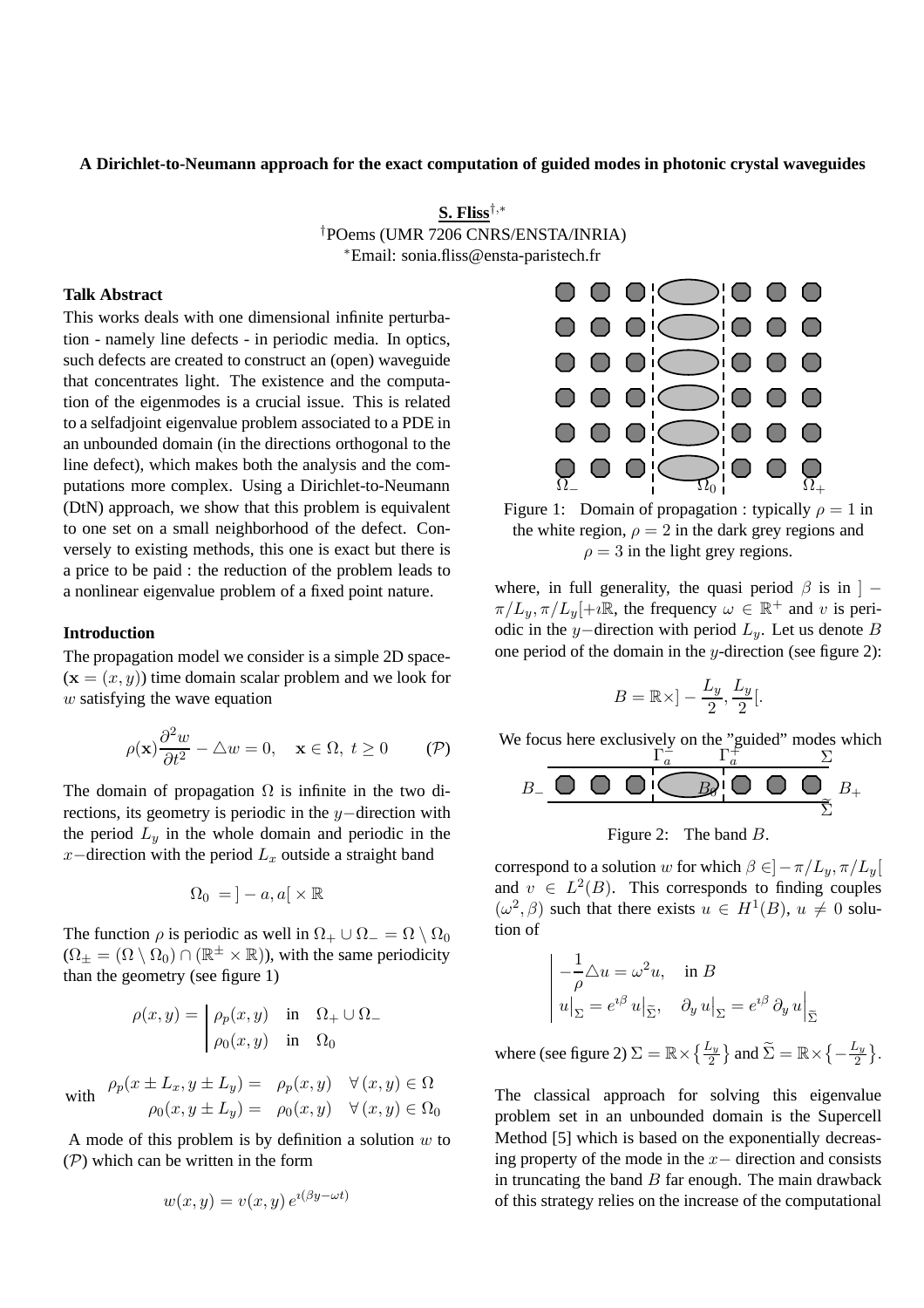cost when a mode is not well confined.

Here we propose a novel method based on a DtN approach, which is originally developed for scattering problems and offer a rigorously justified alternative to existing methods such as the super-cell method. Compared to this latter method, the DtN method allows us to reduce the numerical computation to a small neighborhood of the defect independently from the confinement of the computed guided modes. Moreover, as the method is exact, we improve the accuracy for non well-confined guided modes. Obviously, there is a price to be paid: the reduction of the problem leads to a nonlinear eigenvalue problem, of a fixed point nature.

# **1 Spectral theory**

We have reduced the problem of finding the guided modes to the following problem :

Find 
$$
\beta \in ] - \frac{\pi}{L_y}, \frac{\pi}{L_y}[, \omega^2 \in \mathbb{R}^+,
$$
  
s.t.  $\exists u \in H^1(B), u \neq 0,$   $(\mathcal{E})$   
 $A(\beta)u = \omega^2 u$ 

where

$$
\begin{cases}\nA(\beta) = -\frac{1}{\rho} \triangle \\
D(A(\beta)) = \{ u \in H^1(\triangle, B), \left| \begin{array}{l} u|_{\Sigma} = e^{i\beta} u|_{\widetilde{\Sigma}} \\ \partial_y u|_{\Sigma} = e^{i\beta} \partial_y u|_{\widetilde{\Sigma}} \end{array} \right. \}.\n\end{cases}
$$

with  $H^1(\triangle, B) = \{u \in H^1(B), \triangle u \in L^2(B)\}.$ 

To solve  $(\mathcal{E})$ , there are two different approaches: the  $\omega$ −formulation (which consists in fixing  $\beta$  and looking for  $\omega$ ) and the  $\beta$ -formulation (which consists in fixing  $\omega$  and looking for  $\beta$ ). To simplify the presentation, we choose here the first one but the method extends to the other formulation - which could be more adapted for dispersive media for example,  $\rho(\omega)$ .

Using [3] and proving that  $A(\beta)$  is the compact perturbation of an operator with perfectly periodic coefficient, we can show that

### **Proposition 1 (Properties of** A(β)**)**

*The operator*  $A(\beta)$  *is selfadjoint in*  $L^2(B, \rho dx dy)$ *, positive and its essential spectrum satisfies*

$$
\sigma_{ess}(\beta) = \mathbb{R} \setminus \bigcup_{n \in [\![1,N(\beta)]\!]} [a_n(\beta), b_n(\beta)[
$$

*where*  $0 \le a_n(\beta) < b_n(\beta)$  *and*  $N(\beta) \le +\infty$ *. The intervals*  $[a_n(\beta), b_n(\beta)]$  *are called the gaps of the essential spectrum.*

**Remark** *The classical characterization of the essential spectrum involves the eigenvalues of a cell problem with quasi periodic conditions. In Section 2.3, we will give another characterization of the essential spectrum with a by-product of the method.*

Let us suppose now that at least one gap exists (see [1] for a comprehensive study on the existence of gaps). We are interested in characterizing and then computing the eigenvalues  $(\lambda_m(\beta))_m$  which are in the gaps of the essential spectrum (see [6] -optical waveguidesand [4] -photonic crystal waveguides- for existence of eigenvalues inside gaps).

#### **Proposition 2 (Properties of each**  $\lambda_m(\beta)$ )

*The dispersion curves*  $\beta \mapsto \lambda_m(\beta)$  *are continuous,* 2π/Ly*-periodic and even.*

So, we suppose in the following that  $\beta \in [0, \pi/L_u]$ .

#### **2 The non linear eigenvalue problem**

We focus, from this point, on the eigenvalues  $\omega^2 \notin \sigma_{ess}(\beta).$ 

The definition of the DtN operators involves the half-band problems: for given  $\varphi$  in  $H^{1/2}(\Gamma_a^{\pm})$ 

Find 
$$
u^{\pm} \in H^1(B^{\pm})
$$
  
\n
$$
\begin{vmatrix}\n-\Delta u^{\pm} - \rho_p \omega^2 u^{\pm} = 0 & \text{in } B^{\pm} \\
u|_{\Gamma_a^{\pm}} = \varphi & & (\mathcal{P}^{\pm}) \\
u|_{\Sigma^{\pm}} = e^{i\beta} u|_{\tilde{\Sigma}^{\pm}}, & \partial_y u|_{\Sigma^{\pm}} = e^{i\beta} \partial_y u|_{\tilde{\Sigma}^{\pm}}.\n\end{vmatrix}
$$

where  $B^{\pm} = B \cap \Omega^{\pm}$ ,  $\Sigma^{\pm} = \Sigma \cap \Omega^{\pm}$  and  $\widetilde{\Sigma}^{\pm} = \widetilde{\Sigma} \cap \Omega^{\pm}$ .

**Theorem 1 (Well-posedness of the problems**  $(\mathcal{P}^{\pm})$ **)** 

*If*  $\omega^2 \notin \sigma_{ess}(\beta)$ , the problem  $(\mathcal{P}^{\pm})$  is well-posed in  $H^1$ *except for a countable set of frequencies.*

*If the periodicity cell is symmetric with respect to the axis*  $x = 0$  and if  $\omega^2 \notin \sigma_{ess}(\beta)$ , the problem  $(\mathcal{P}^{\pm})$  is always well-posed in  $H^1$ .

Suppose that the problems are well posed. Then, the DtN operators  $\Lambda^{\pm}(\beta,\omega) \in \mathcal{L}(H^{1/2}(\Gamma_a^{\pm}), H^{-1/2}(\Gamma_a^{\pm}))$ are given by

$$
\forall \varphi \in H^{1/2}(\Gamma_a^{\pm}), \quad \Lambda^{\pm}(\beta,\omega)\varphi = \mp \partial_x u^{\pm}(\beta,\omega;\varphi),
$$

where  $\Gamma_a^{\pm} = {\pm a} \times -L_y/2, L_y/2$  (see figure 2) and  $u^{\pm}(\beta,\omega;\varphi)$  is the unique  $H^1$  solution to  $(\mathcal{P}^{\pm})$ . The next theorem is therefore straightforward.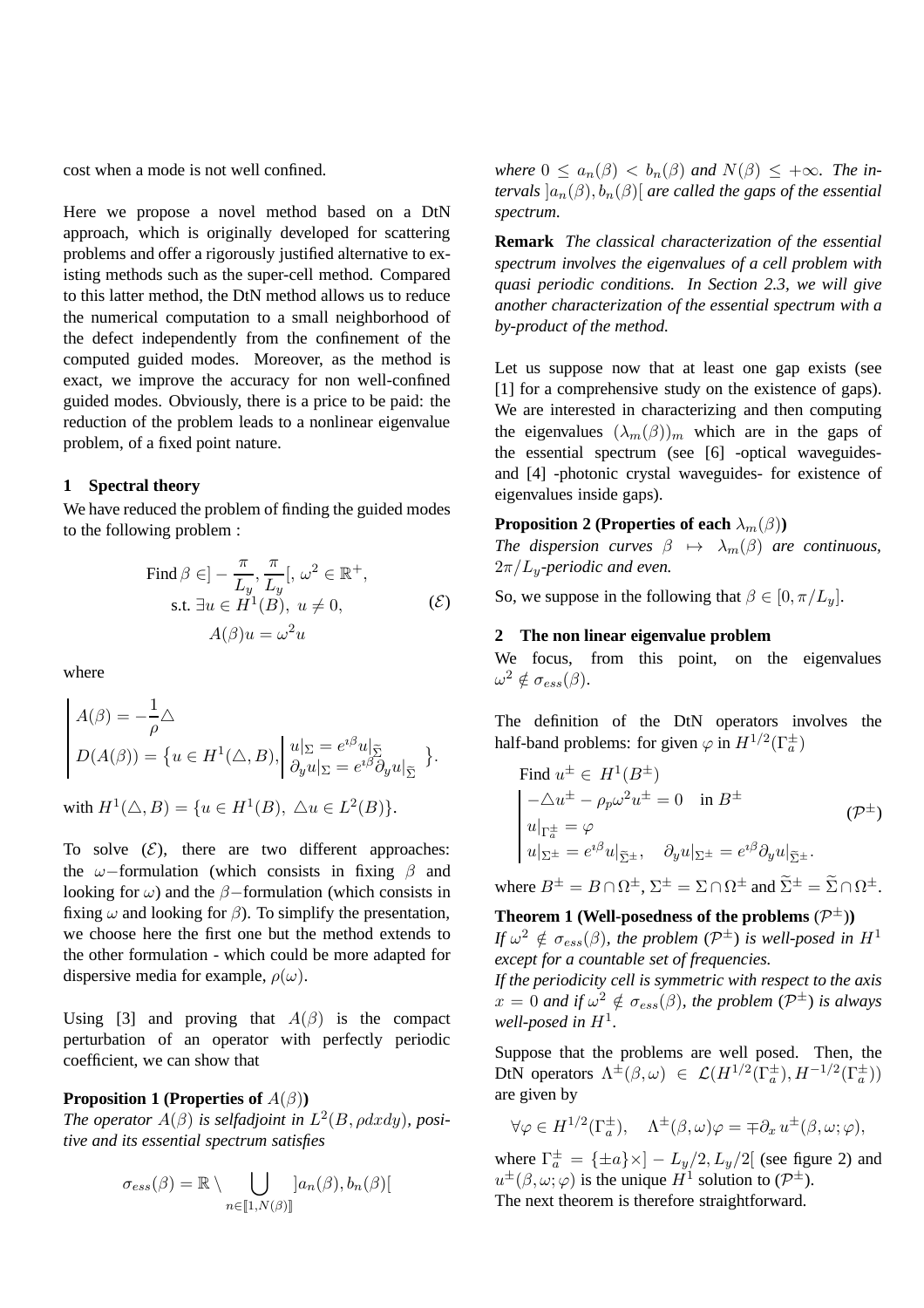#### **Theorem 2 (Problem with DtN conditions)**

*The problem*  $(E)$  *is equivalent to the problem posed on*  $B_0 = B \cap \Omega_0$ 

Find 
$$
\omega^2 \notin \sigma_{ess}(\beta)
$$
, s.t.  $\exists u_0 \in H^1(B_0)$ ,  $u_0 \neq 0$   

$$
-\frac{1}{\rho} \triangle u_0 = \omega^2 u_0, \quad \text{in } B_0 \quad (\mathcal{E}_0)
$$

u<sup>0</sup> *satisfying the boundary conditions*

$$
(BC_0)\begin{vmatrix} +\partial_x u_0 + \Lambda^+(\beta,\omega) u_0 = 0, & \text{on } \Gamma_a^+ \\ -\partial_x u_0 + \Lambda^-(\beta,\omega) u_0 = 0, & \text{on } \Gamma_a^-, \\ u_0|_{\Sigma_0} = e^{i\beta} u_0|_{\widetilde{\Sigma}_0}, & \partial_y u_0|_{\Sigma_0} = e^{i\beta} \partial_y u_0|_{\widetilde{\Sigma}_0}.\end{vmatrix}
$$

*where*  $\Sigma_0 = \Sigma \cap \Omega_0$  *and*  $\widetilde{\Sigma}_0 = \widetilde{\Sigma} \cap \Omega_0$ *.* 

These problems are equivalent in the sense that if  $(\omega, u)$ is solution of  $(\mathcal{E})$  then  $(\omega, u|_{B_0})$  is solution of  $(\mathcal{E}_0)$ . Conversely, if  $(u_0, \omega)$  is solution of  $(\mathcal{E}_0)$  then u defined by

$$
\begin{cases} u|_{B_0} = u_0 \\ u|_{B^\pm} = u^\pm(\beta, \omega, \varphi), \quad \text{where } \varphi = u_0|_{\Gamma_a^\pm} \end{cases}
$$

associated to the same value  $\omega$  is solution of  $(\mathcal{E})$ . Moreover, the multiplicity of  $\omega$  is the same for the two problems.

Whereas the problem  $(\mathcal{E})$  was linear with respect to the eigenvalue  $\omega^2$  but defined on an unbounded domain, the problem  $(\mathcal{E}_0)$  is set on a bounded domain but non linear. Note that the problem  $(\mathcal{E}_0)$  is also non linear with respect to  $\beta$  (whereas the problem  $(\mathcal{E})$  can be rewritten as a quadratic eigenvalue problem). In other words, this difficulty would be present if we decided to fix  $\omega$  and look for  $\beta$ .

We now introduce the solution algorithm of the non linear eigenvalue problem and explain how to compute the DtN operators in the case where  $\omega^2 \notin \sigma_{ess}(\beta)$ .

# *2.1 Solution algorithm*

For  $\omega^2 \notin \sigma_{ess}(\beta)$ , we denote by  $A_0(\beta,\omega)$  the operator

$$
\begin{aligned}\nA_0(\beta,\omega) &= -\frac{1}{\rho_0} \triangle \\
D(A_0(\beta,\omega)) &= \{ u \in H^1(\triangle, B_0), \ u \text{ satisfying } (BC0) \}.\n\end{aligned}
$$

The operator  $A_0(\beta,\omega)$  is selfadjoint and with compact resolvant so its spectrum is a pure point one and consists of a sequence of eigenvalues  $(\mu_n(\omega))_n$  of finite multiplicity tending to  $+\infty$ . The explicit expression of these eigenvalues using the Min-Max principle yields some

regularity properties of each eigenvalue with respect of  $\omega$ .

Consequently, the solutions of the non-linear problem  $(\mathcal{E}_0)$  are the roots of the equations :

$$
\omega^2 \notin \sigma_{ess}(\beta) \quad \text{and } \mu_m(\omega) = \omega^2, \text{ for } m \ge 1.
$$

We then infer the iterative algorithm for the computation of the guided modes and associated eigenvalues with two nested loops:

• the outer loop consists in a fixed point algorithm to solve the non linear equation:

$$
\mu_m(\omega) = \omega^2, \quad \omega^2 \notin \sigma_{ess}(\beta);
$$

• each iteration of this fixed point algorithm requires the computation of the m−th eigenvalue  $\mu_m(\alpha)$  of the operator  $A_0(\beta, \alpha)$  (and possibly the derivative of  $\mu_m(\alpha)$  with respect to  $\alpha$  if a Newton method is used to solve the fixed point problem).

This algorithm is quite classical for the computation of guided modes in open waveguides (see [6]). Here the novelty comes from the fact that the eigenvalues  $\omega^2$  could belong to any gap of the spectrum and moreover that the operators  $\Lambda^{\pm}(\beta,\omega)$  have no analytical expression, however they can be computed numerically.

# 2.2 Characterization of  $\Lambda^{\pm}(\beta,\omega)$

As explained in [2], the construction of the operators  $\Lambda^{\pm}(\beta,\omega)$  is based only on the resolution of a family of cell problems and the resolution of a stationary Ricatti equation. For the sake of clarity, we shall recall the method for the construction of  $\Lambda^+$ . Let  $e_0(\beta, \varphi)$  and  $e_1(\beta, \varphi)$  be the unique solutions in  $H^1(\mathcal{C})$  to the following elementary cell problems



satisfying  $\beta$ -quasi periodic boundary conditions on  $\Sigma_1$  =  $\Sigma \cap C$  and  $\widetilde{\Sigma}_1 = \widetilde{\Sigma} \cap C$ 

$$
e_{\ell} |_{\Sigma_1} = e^{i\beta} e_{\ell} |_{\widetilde{\Sigma}_1} \qquad \partial_y e_{\ell} |_{\Sigma_1} = e^{i\beta} \partial_y e_{\ell} |_{\widetilde{\Sigma}_1}.
$$

and Dirichlet boundary conditions on  $\Gamma^0$  and  $\Gamma^1$ 

$$
\begin{vmatrix} e_0|_{\Gamma^0} = \varphi \\ e_0|_{\Gamma^1} = 0 \end{vmatrix} \text{ and } \begin{vmatrix} e_1|_{\Gamma^0} = 0 \\ e_1|_{\Gamma^1} = \varphi \end{vmatrix}
$$